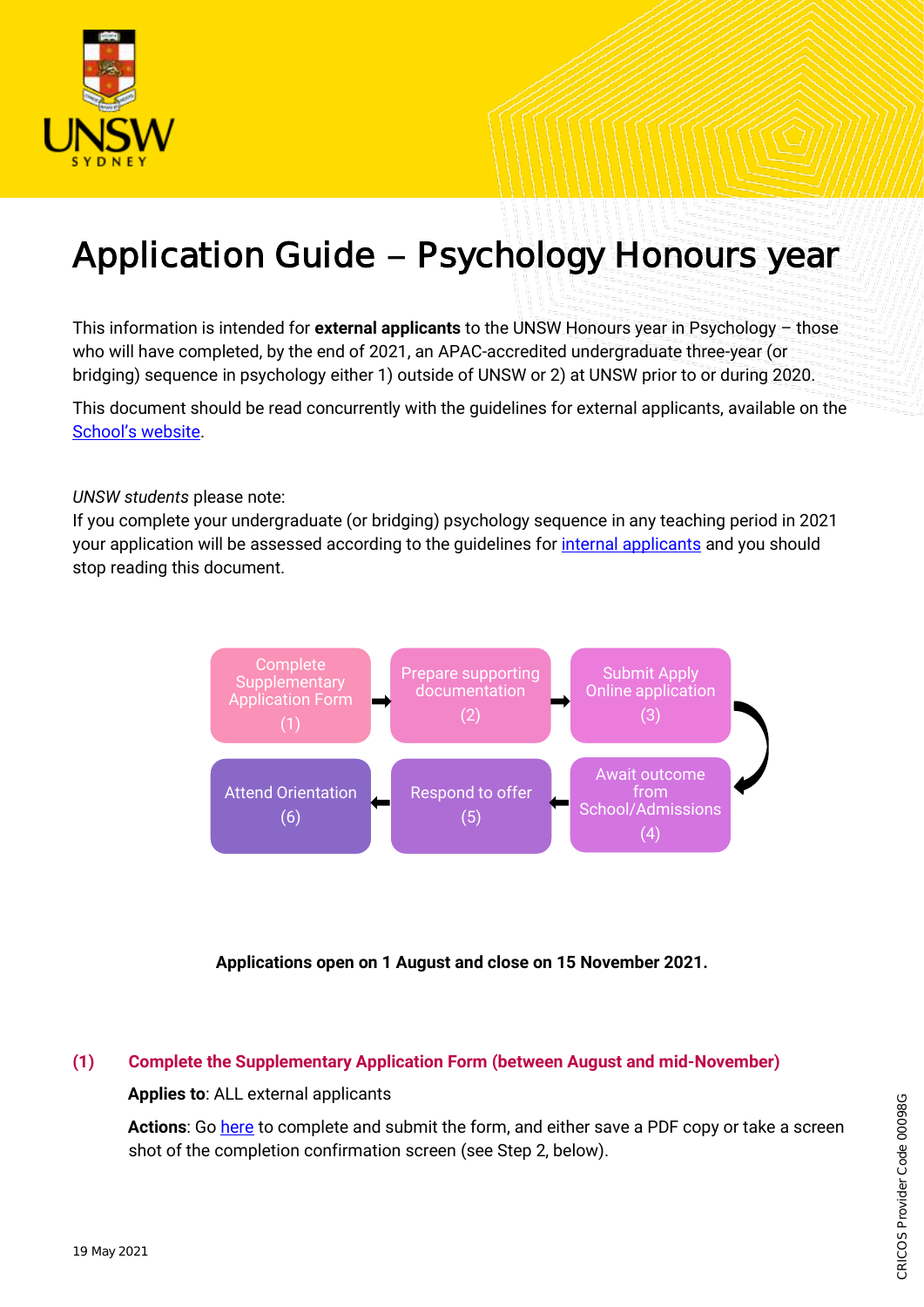## **(2) Prepare supporting documentation (between August and mid-November)**

## **Applies to**: ALL external applicants

**Action**: Prepare documents for uploading with your online application (see Step 3, below).

- **1)** Evidence that you have completed the Supplementary Application Form
- **2)** Full transcript of your previous studies in psychology
- **3)** Proof of completion<sup>1</sup> of your degree/s (*if completed*), and

## **4)** [APS assessment letter](https://www.psychology.org.au/About-Us/What-we-do/Assessing-overseas-qualifications) (*international psychology qualifications<sup>2</sup> only*)

**Note**: if you are yet to complete your program please provide evidence of your results to date. Evidence does not necessarily need to be official, but your name and student ID must be clear. Final, official results can be submitted to UNSW Admissions once they become available.

# **(3) Submit an Apply Online application (between August and mid-November)**

## **Applies to**: ALL external applicants

**Action**: Go to the [Apply Online website](https://applyonline.unsw.edu.au/login) to complete and submit an admission application to program 4518 BPsychSc(Hons) no later than the advertised deadline.

**Tip**: Select 'undergraduate' as the application type.

**Note**: external applicants are *not required* to nominate or contact potential supervisors at this stage. If the system asks you for this information, please enter text or upload a file that reads "Note required by the School of Psychology".

# **(4) Await outcome from School/Admissions (ongoing until late December / early January)**

## **Applies to**: ALL external applicants

Some application outcomes will become available on a rolling basis, even before the application deadline, while others will not be available until after the deadline passes.

The School will determine if there is sufficient supervisory capacity to accommodate any external applicants after Term 3 results are released and eligible internal applicants have been allocated supervisors.

Shortlisted applicants, if any, will be emailed by the School around late December or in early January and may have the opportunity to nominate supervisor preferences, depending on supervisor availability.

Successful shortlisted applicants will be offered a place in the Honours year by email – one will come from the School, the other from UNSW Admissions. The School's email will contain their supervisor's name and details about the mandatory Orientation Meeting (see Step 6, below). The email from UNSW Admissions will have the formal Letter of Offer attached, which will need to either be accepted or declined (see Step 5, below).

<sup>1</sup> A testamur (degree certificate) is not required if your transcript *clearly indicates* degree completion <sup>2</sup> Applicants with international psychology qualifications *must* have them assessed *before* applying



 $\overline{a}$